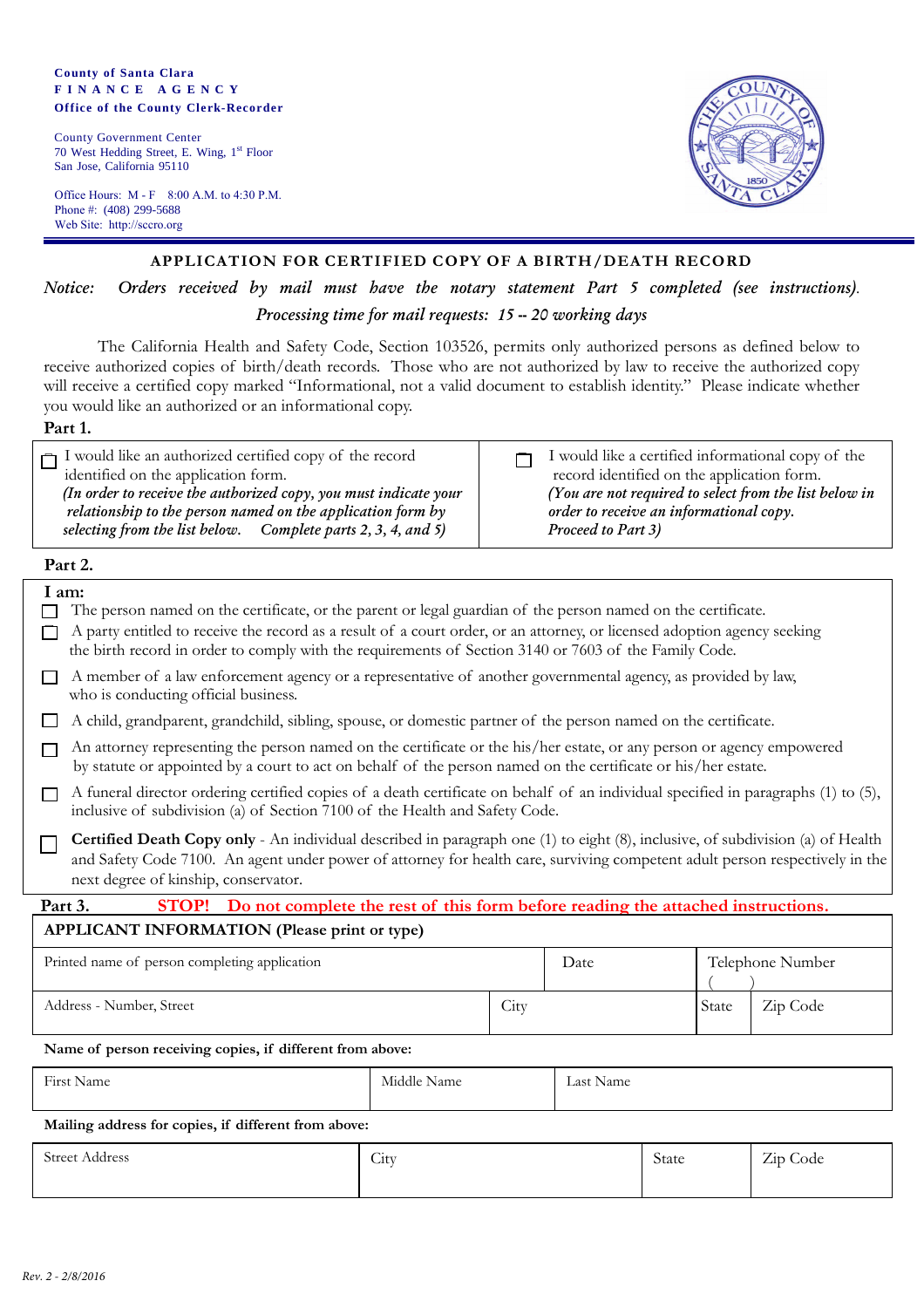# **APPLICATION FOR CERTIFIED COPIES OF BIRTH/DEATH RECORD**

# **Part 3. (Continued)**

| <b>CERTIFICATE INFORMATION (Please print or type)</b> |        | Birth: \$28.00       | Death: \$21.00 |            |
|-------------------------------------------------------|--------|----------------------|----------------|------------|
|                                                       |        | $#$ of copies        | $#$ of copies  |            |
| Name – First (Given)                                  | Middle | Last (Family)        |                | <b>Sex</b> |
|                                                       |        |                      |                |            |
| Place of Birth/Death (City, County)                   |        | Date of Birth/Death  |                |            |
|                                                       |        |                      |                |            |
| Mother's Maiden Name                                  |        | <b>Father's Name</b> |                |            |
|                                                       |        |                      |                |            |

| <b>CERTIFICATE INFORMATION (Please print or type)</b> |        | Birth: \$28.00      |               | Death: \$21.00 |            |
|-------------------------------------------------------|--------|---------------------|---------------|----------------|------------|
|                                                       |        | $#$ of copies       |               | $#$ of copies  |            |
| Name – First (Given)                                  | Middle |                     | Last (Family) |                | <b>Sex</b> |
|                                                       |        |                     |               |                |            |
| Place of Birth/Death (City, County)                   |        | Date of Birth/Death |               |                |            |
|                                                       |        |                     |               |                |            |
| Mother's Maiden Name                                  |        | Father's Name       |               |                |            |
|                                                       |        |                     |               |                |            |

| <b>CERTIFICATE INFORMATION (Please print or type)</b> |        | Birth: \$28.00      | Death: \$21.00 |            |
|-------------------------------------------------------|--------|---------------------|----------------|------------|
|                                                       |        | $#$ of copies       | $#$ of copies  |            |
| Name – First (Given)                                  | Middle | Last (Family)       |                | <b>Sex</b> |
|                                                       |        |                     |                |            |
| Place of Birth/Death (City, County)                   |        | Date of Birth/Death |                |            |
|                                                       |        |                     |                |            |
| Mother's Maiden Name                                  |        | Father's Name       |                |            |
|                                                       |        |                     |                |            |

| <b>CERTIFICATE INFORMATION (Please print or type)</b> |               | Death: \$21.00                                         |            |
|-------------------------------------------------------|---------------|--------------------------------------------------------|------------|
|                                                       | $#$ of copies | $#$ of copies                                          |            |
| Middle                                                | Last (Family) |                                                        | <b>Sex</b> |
|                                                       |               |                                                        |            |
| Place of Birth/Death (City, County)                   |               |                                                        |            |
|                                                       |               |                                                        |            |
| Mother's Maiden Name                                  |               |                                                        |            |
|                                                       |               |                                                        |            |
|                                                       |               | Birth: \$28.00<br>Date of Birth/Death<br>Father's Name |            |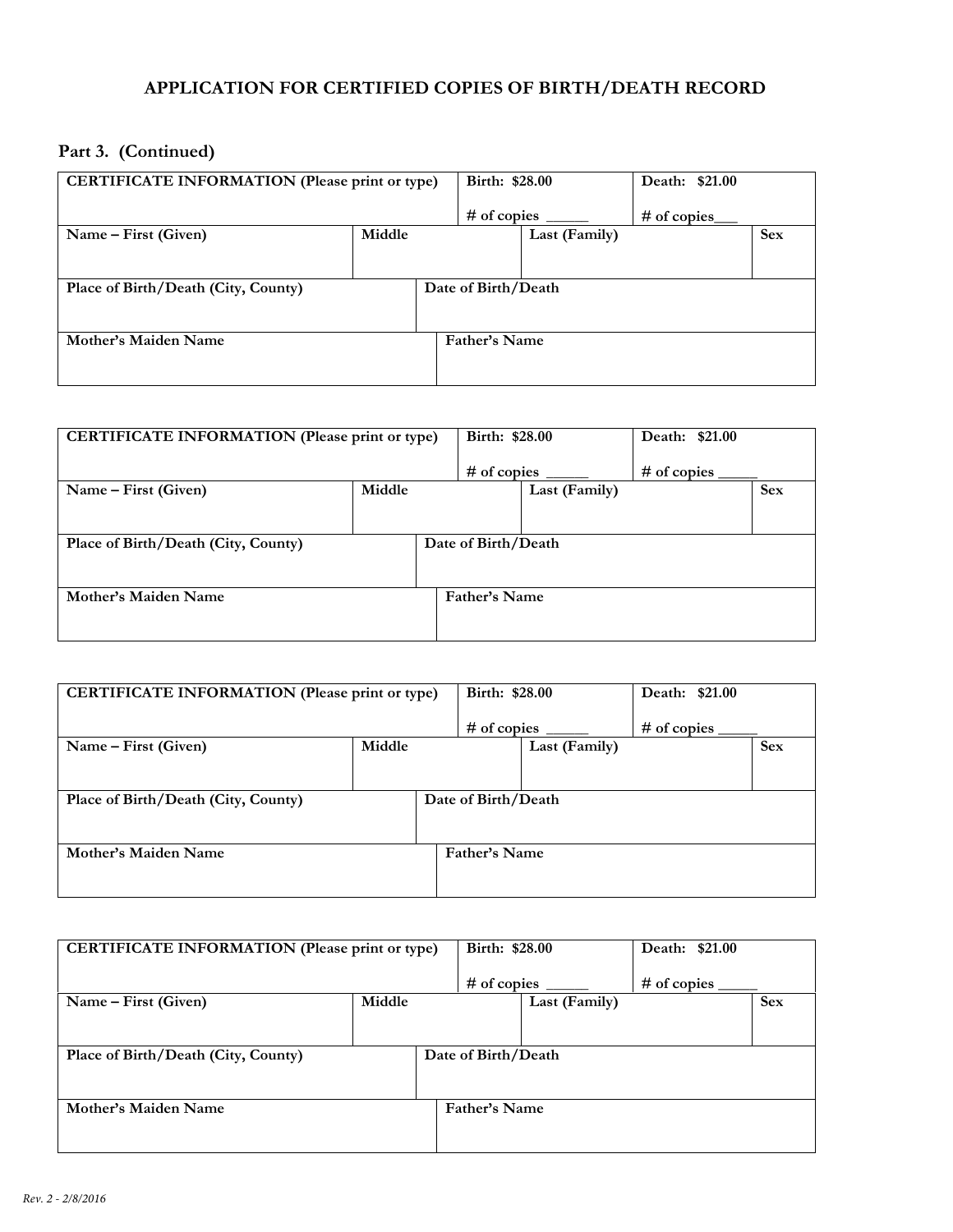# **SWORN STATEMENT**

| I,                                                                                                                                                                                                                                                            | (Printed Name)                                                                                                                        | ____________________, swear/affirm/certify under penalty of perjury under |         |
|---------------------------------------------------------------------------------------------------------------------------------------------------------------------------------------------------------------------------------------------------------------|---------------------------------------------------------------------------------------------------------------------------------------|---------------------------------------------------------------------------|---------|
|                                                                                                                                                                                                                                                               | the laws of the State of California that the foregoing is true and correct.                                                           |                                                                           |         |
|                                                                                                                                                                                                                                                               | Name of Person Listed on Certificate                                                                                                  | Relationship to Person listed on Certificate                              |         |
|                                                                                                                                                                                                                                                               |                                                                                                                                       |                                                                           |         |
|                                                                                                                                                                                                                                                               | Signed this $\frac{1}{\text{(Day)}}$ day of $\frac{1}{\text{(Month)}}$ , 20 $\frac{1}{\text{(Count)}}$ , at $\frac{1}{\text{(City)}}$ |                                                                           | (State) |
|                                                                                                                                                                                                                                                               |                                                                                                                                       | (Signature)                                                               |         |
| Note: A notary public or other officer completing this certificate verifies only the identity of the individual who signed the<br>document to which this certificate is attached, and not the truthfulness, accuracy, or validity of that document.<br>Part 5 | <b>CERTIFICATE OF ACKNOWLEDGMENT</b>                                                                                                  |                                                                           |         |
|                                                                                                                                                                                                                                                               |                                                                                                                                       |                                                                           |         |
|                                                                                                                                                                                                                                                               | $)$ ss                                                                                                                                |                                                                           |         |
| Date                                                                                                                                                                                                                                                          |                                                                                                                                       | Name and Title of Officer                                                 |         |
|                                                                                                                                                                                                                                                               |                                                                                                                                       | Name of Signer                                                            |         |
| who proved to me on the basis of satisfactory evidence to be the person(s) whose name(s) is/are subscribed to the<br>within instrument and acknowledged to me that he/she/they executed the same in his/her/their authorized                                  |                                                                                                                                       |                                                                           |         |
| capacity(ies), and that by his/her/their signature(s) on the instrument the person(s), or the entity upon behalf of                                                                                                                                           |                                                                                                                                       |                                                                           |         |
| which the person(s) acted, executed the instrument. I certify under PENALTY OF PERJURY under the laws of the                                                                                                                                                  |                                                                                                                                       |                                                                           |         |

State of California that the foregoing paragraph is true and correct.

WITNESS my hand and official seal. (NOTARY SEAL)

NOTARY SIGNATURE